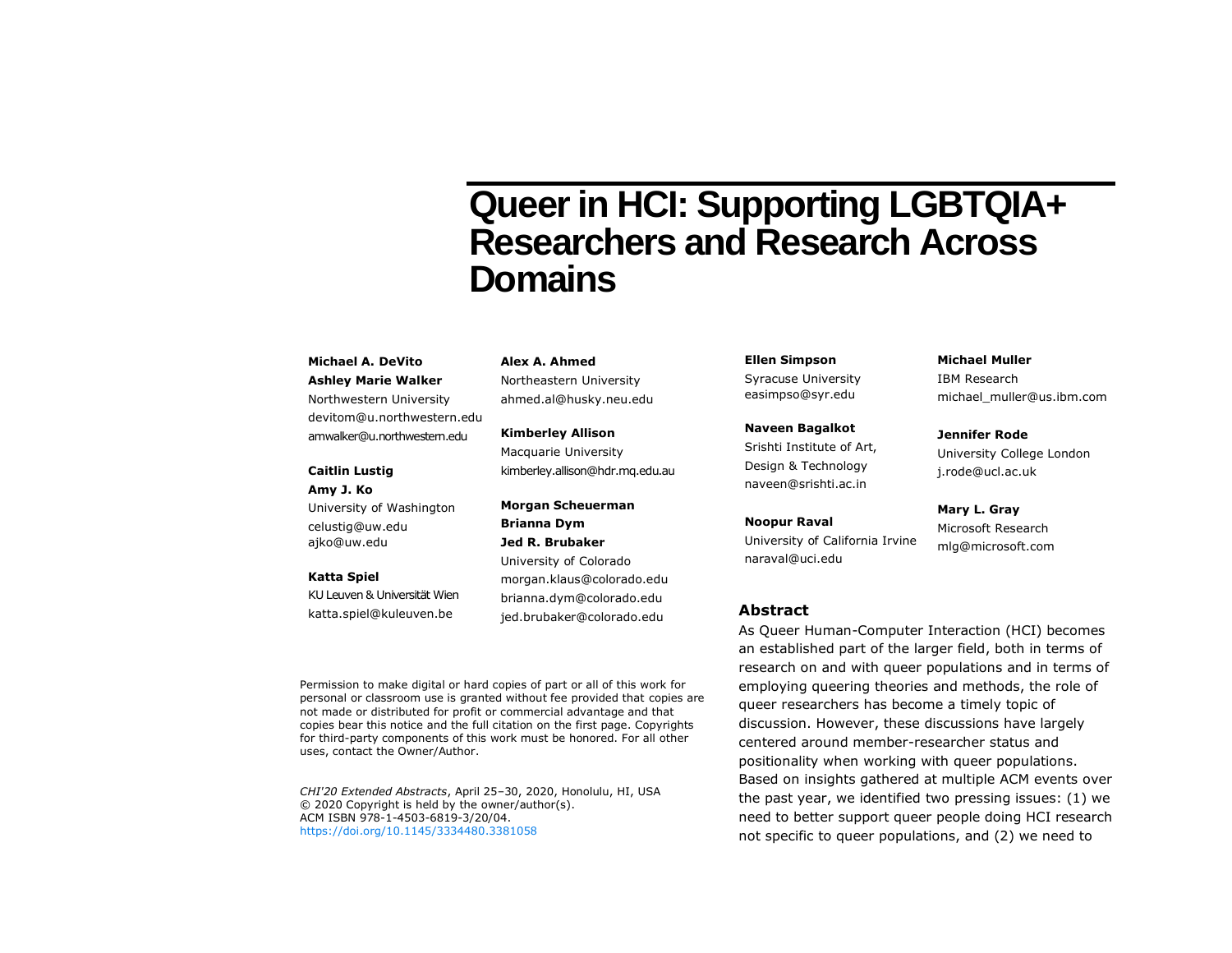identify how to best support member-researchers in leading Queer HCI while including collaborators beyond the queer community. This Special Interest Group (SIG) aims to directly address these challenges by convening a broad community of queer researchers and allies, working not only on explicitly-queer topics but across a broad range of HCI topics.

### **Author Keywords**

Queer HCI; sexual and gender minorities

## **CSS Concepts**

• **Social and professional topics~Gender** • **Social and professional topics~Sexual orientation**

#### **Introduction**

Queer HCI has recently become prominent within HCI, especially as it lends a unique perspective to crucial issues such as identity management [6, 9, 11], online communities [7, 10] and the negative consequences of AI classification technology [16]. By examining technical problems from the point of view of the LGBTQIA+ community – a multifaceted and often marginalized group of people – we have been able to explicate broader issues which impact all users. We have also shed light on how the LGBTQIA+ community, which heavily depends on social technologies [12, 13, 19], is deeply impacted by digital systems. This previous work has been valuable to both the queer and general HCI communities, but only represents a narrow segment of what "Queer HCI" can and should be. This SIG aims to create a space to discuss broadening our conception of Queer HCI and establish best practices for supporting the entire Queer HCI community in SIGCHI events and publication venues, based on needs

identified over the past year and the interests of attendees as elicited at the beginning of the SIG.

In a series of CHI and CSCW events held over the last year, most prominently the well-attended CHI 2019 "Queer(ing) HCI" SIG [18], participants made clear that we need to do more to support queer researchers working outside explicitly queer contexts and facing challenges related to their identity [3]. In discussions at the Qualitative Methods [8] and Social Technologies for Digital Wellbeing Among Marginalized Communities [5] workshops at CSCW 2019, it also became clear that queer researchers often experience a pressure to do explicitly queer work due to their positionality, alongside a pressure to disclose one's queer identity before one may be ready to do so, or in circumstances where stigmatization is still likely. Both of these findings point to a need to better define Queer HCI to serve the entire SIGCHI queer community, moving from a definition that focuses on queer work and methods to one that inclusively highlights the community itself and the people within it.

## **Towards a Redefinition of Queer HCI**

As a starting point for furthering discussion on the topics above, we propose to redefine **Queer HCI** as *research in HCI by, for, or substantially shaped by the queer community itself and/or queering methods and theory, regardless of application subdomain*. In turn, we advocate that **supporting Queer HCI** center around not just funding and publishing work on queer populations, but also funding and supporting queer researchers and their perspectives across domain areas and ensuring that our allied researcher partners develop the appropriate sensitivity and background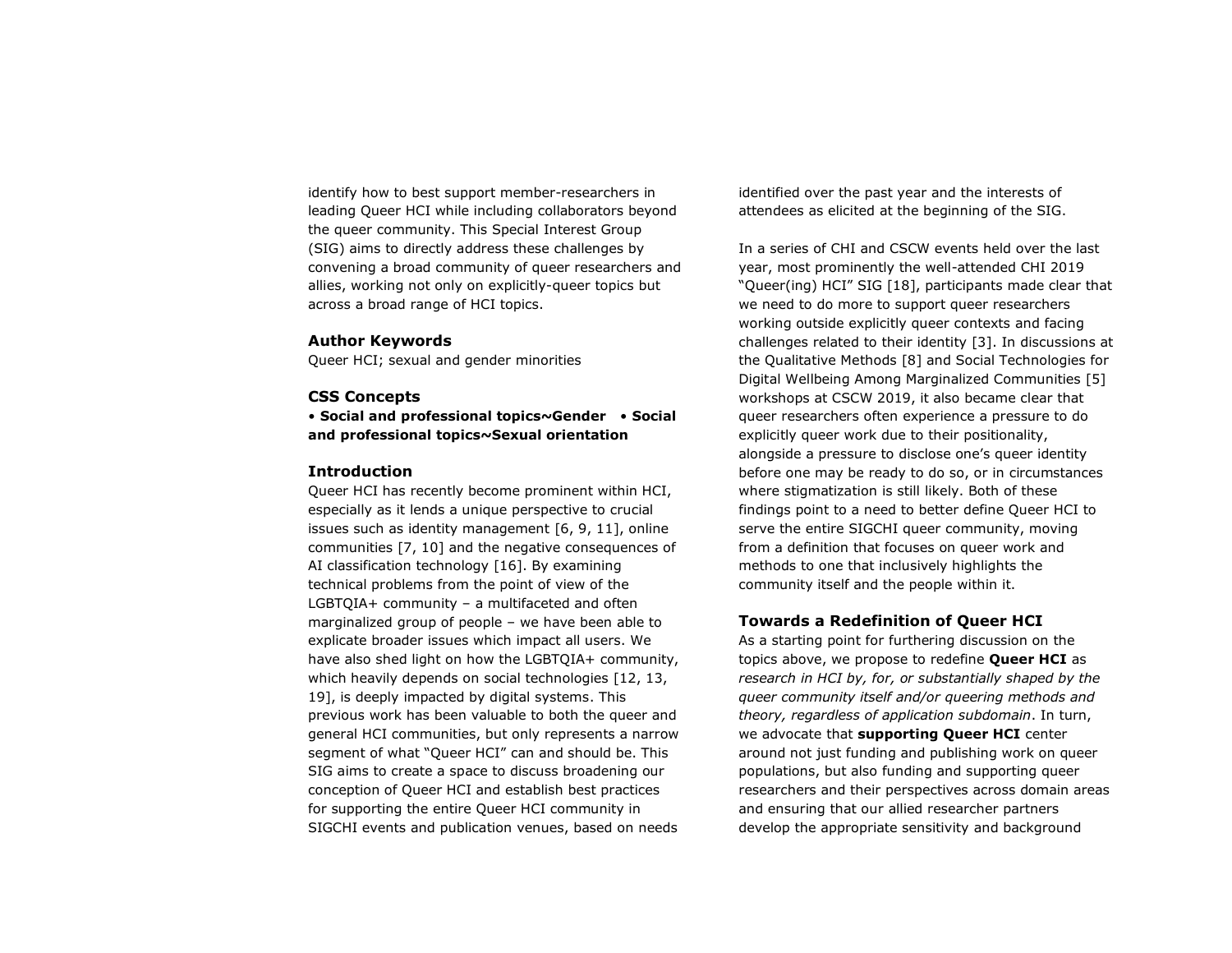knowledge to approach queer topics productively and respectfully.

These redefinitions are essential for two reasons. First, queer researchers face significant pressures and barriers not experienced by all HCI researchers [2, 14, 17], and might desire or need support even if they are not working on queer topics. As noted above, the CHI 2019 SIG drew over 60 attendees in addition to the organizers, most of whom identify as LGBTQIA+ but do not do work on explicitly queer topics. Despite the fact that the explicit focus of the 2019 SIG was furthering research on queer populations and using queer/queering methods, the overall message from the attendees was clear: Queer HCI as a project must attend to all queer researchers regardless of application domain. As such, both this redefinition and this SIG directly answer a large community need within HCI.

Second, queer researchers have a right to do the research they wish to do, and should not face undue pressure to perform explicitly queer research simply due to their identity. However, there is also much ground to be covered in terms of research on queer populations, particularly in the area of intersectionallyinterwoven experiences of marginalization [4, 15]. To have the capacity to do this research without tokenizing or epistemically exploiting [1] queer researchers, we will need to create space for and support allies in doing queer research sensitively, appropriately, and in a way that keeps queer perspectives, theories, and methods centered. We must also do the same internally in terms of recognizing, accounting for, and respecting differences within the queer community while working across subcommunities, e.g. cisgender queer researchers doing work with transgender populations.

By starting this SIG from the point of the new definitions proposed above, we can focus on enacting the definitions to address these two problems.

CHI 2020 will likely be attended by many queer researchers from varying subcommunities and at varying levels of identity development and outness, who represent both academia and industry in multiple countries and cultures, working across a range of research domains. As such, a SIG at CHI 2020, represents an ideal and safe opportunity to draw from their varied experience and expertise in exploring and establishing potential ways forward. Using an unconference model based on last year's highly successful Queer(ing) HCI SIG, we aim to create concrete recommendations for better supporting both queer researchers and researchers working with queer topics and theories.

#### **References**

- [1] Nora Berenstain. 2016. Epistemic Exploitation. *Ergo*, 3, 22.
- [2] Diana Bilimoria and Abigail Stewart. 2009. "Don't ask, don't tell": The academic climate for lesbian, gay, bisexual, and transgender faculty in science and engineering. *NWSA Journal*, 21, 2: 85-103.
- [3] Emeline Brulé and Katta Spiel. 2019. Negotiating gender and disability identities in participatory design. In *Proceedings of the 9th International Conference on Communities & Technologies - Transforming Communities*, 218-227.
- [4] Kimberle Crenshaw. 1990. Mapping the margins: Intersectionality, identity politics, and violence against women of color. *Stan. L. Rev.*, 43, 1241.
- [5] Michael A Devito, Ashley Marie Walker, Jeremy Birnholtz, Kathryn Ringland, Kathryn Macapagal, Ashley Kraus, Sean Munson, Calvin Liang, and